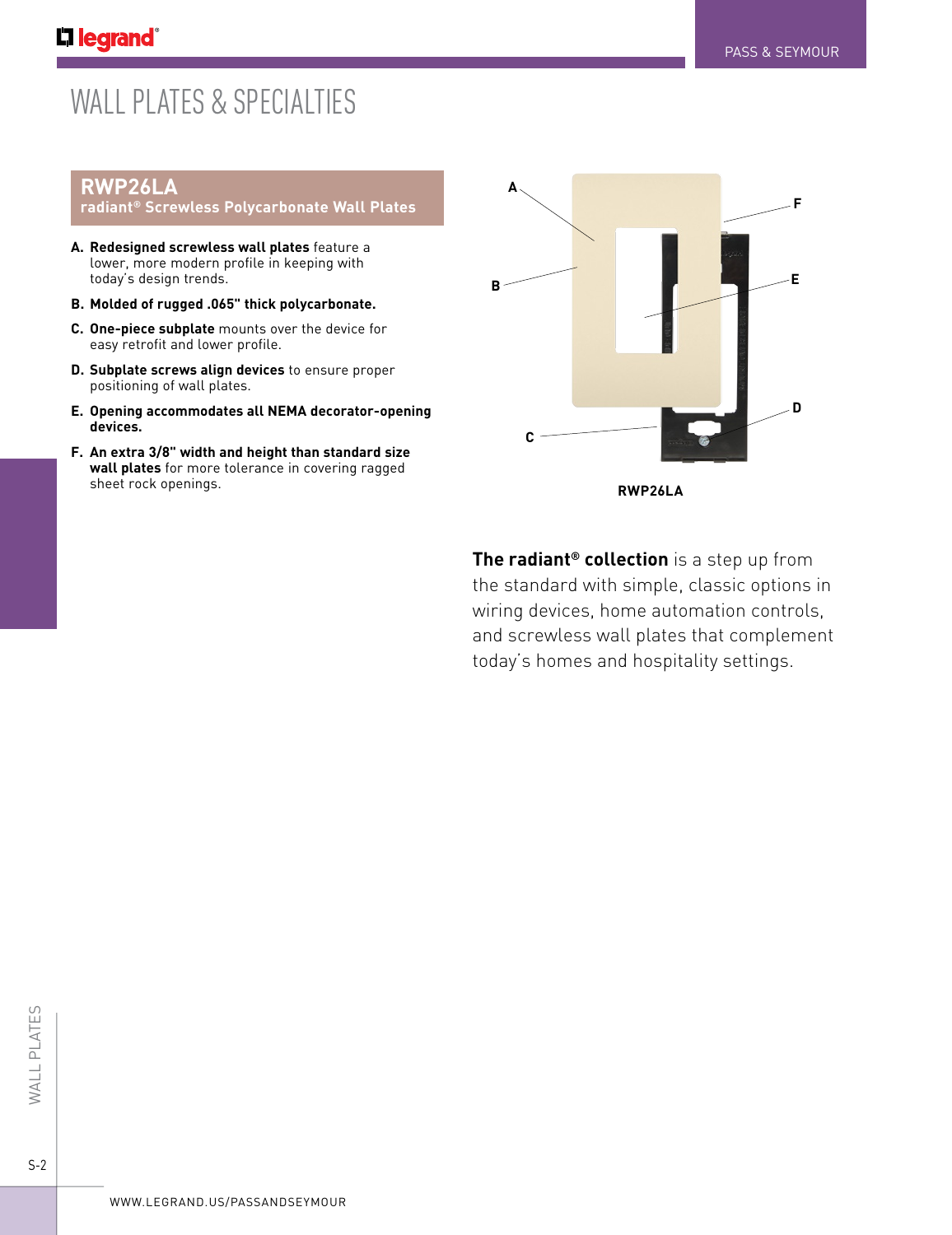# WALL PLATES **Specifications**



## **Application**

Legrand's broad line of Pass & Seymour® Standard Size Plastic and Metal Wall Plates features the most complete range of types, sizes, colors, and finishes available. Choose from more than 1,900 standard plates in non-combustible thermoset plastic material, self-extinguishing nylon material, screwless polycarbonate material, or attractively finished metal, for residential, commercial, institutional, and industrial applications. All plastic wall plates color match to Pass & Seymour devices.

#### **Screwless Polycarbonate Wall Plates**

- Part of the radiant® collection.
- Molded of .065" thick polycarbonate, matte finish.
- One-piece subplate mounts over the device for easy retrofit and lower profile.
- Extra 3/8" width and height than Standard size plates.
- Available in Ivory, White, Brown, Gray, Black, and Light Almond; and two metallic finishes – nickel, dark bronze.

# **Thermoset Plastic Wall Plates**

- Molded of non-combustible mar-proof material.
- Available in "SP" series in Standard, Junior-Jumbo, and Jumbo sizes.
- Seven standard colors available Ivory, White, Brown, Gray, Black, Red, and Light Almond.
- Individually wrapped with color-matching screws.
- Resistant to discoloration, grease, oil, solvent and moisture.
- Nominal thickness, .070"

# **TradeMaster® Thermoplastic Wall Plates**

- Molded of rugged, practically indestructible self-extinguishing nylon. ("TP" series only)
- Available in "TP" series, extra 3/16" width and height than Standard size plates; and "TPJ" series, extra 3/16" width and height than Junior-Jumbo size plates.
- Available in Ivory, White, Brown, Gray, Black, Blue, Orange, Red, and Light Almond.
- Preferred for hospital, industrial, institutional, and other high-abuse applications.
- Nominal thickness, .070"

# **Metal Wall Plates**

- Constructed of corrosion-resistant stainless steel, brass, aluminum, chrome, brushed bronze or galvanized steel.
- Standard, Jumbo and Tandem size plates available, as well as special Panel size plates up to 5-gangs high and 10-gangs wide.
- Packaged in protective film, with finish-matching screws.
- Variety of special plated finishes. Paintable to match plastic plates.
- Can be silk-screened or engraved, and custom punched with over 300 opening styles.

## **Materials**

- Type 302/304 Stainless Steel, nonmagnetic, .032" nominal thickness, brushed finish. This alloy contains 18% chromium and 8% nickel for superior resistance to corrosion. Recommended for use in food processing plants, dairies, chemical plants, and other industrial, institutional, and commercial applications where corrosive atmospheres exist.
- Type 430 Stainless Steel, magnetic, .032" nominal thickness, brushed finish. Less corrosion-resistant than Type 302/304, but ideal for general service in high abuse applications in industrial plants, commercial, and institutional buildings.
- Chrome and Polished Brass, .040" thick. 70% copper, 30% zinc alloy gives warm, appealing finish to modern decor as well as retrofit applications. Lacquered to prevent corrosion.
- Aluminum, .040" thick. Lustrous satin finish. Lacquered to prevent corrosion.
- Galvanized Steel. Used only for Handy Box Plates.
- Brushed Bronze, .040" thick. 90% copper, 10% zinc. Lacquered to prevent corrosion.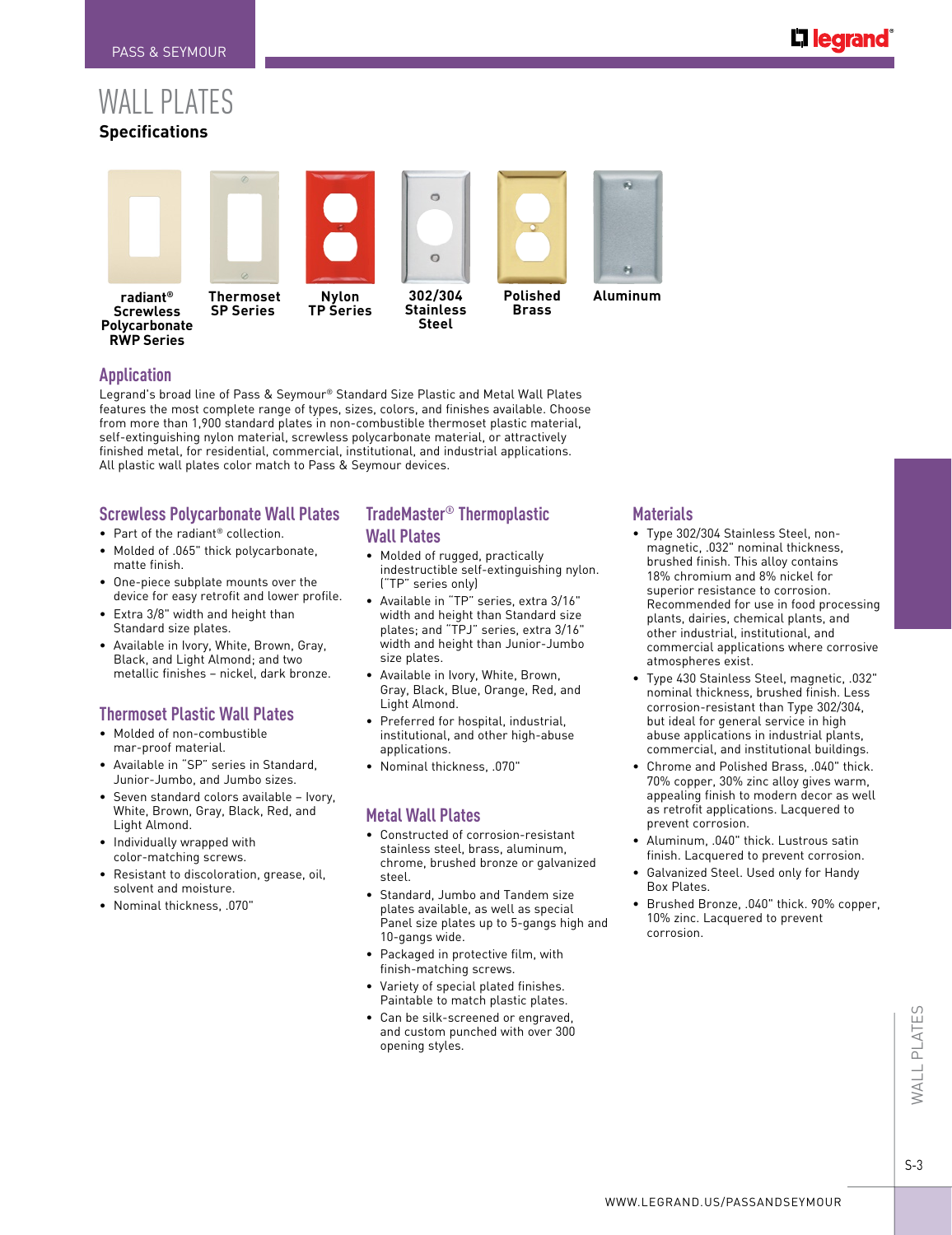# L'I legrand<sup>®</sup>

# WALL PLATES

# **Dimensions**





**Standard**



**Trademaster Standard**



**Junior-Jumbo**

**4.87"**



**radiant® Screwless**





**Trademaster Jumbo**

**Jumbo**

# **Standard Size Wall Plates**

- Standard size wall plates for all applications.
- Best fit for surface mount boxes.
- Available in plastic and metal only.

#### **Dimensions**

- **1 gang** 2.75" x 4.5"
- **2 gang** 4.56" x 4.5"
- **3 gang** 6.375" x 4.5"
- **4 gang** 8.125" x 4.5"
- **5 gang** 10" x 4.5"
- **6 gang** 11.812" x 4.5"
- **7 gang** 13.62" x 4.5"
- **8 gang** 15.44" x 4.5"

### **TradeMaster® Wall Plates**

- Extra 3/16" width and height than Standard size wall plates.
- Provide better sheet rock coverage with standard size appearance.
- Available in unbreakable nylon 6 construction only.
- Screws pre-installed in the duplex, toggle and decorator-style single gang plates.

#### **Dimensions**

| 1 gang | 2.9375" x 4.6875"       |
|--------|-------------------------|
| 2 gang | 4.75" x 4.6875"         |
| 3 gang | $6.563" \times 4.6875"$ |
| 4 gang | 8.375" x 4.6875"        |
| 5 gang | 10.188" x 4.6875"       |
| 6 gang | 12" x 4.6875"           |

# **radiant® Screwless Polycarbonate Wall Plates**

- Available in decorator-style openings.
- Extra 3/8" width and height than Standard size wall plates.
- Provide better sheet rock coverage with standard size appearance.
- Molded of .065" thick polycarbonate.
- 1-piece plastic subplate.
- Available in 2 metallic finishes and 6 standard colors.

#### **Wall Plate Dimensions**

| 1 gang | $3.15" \times 4.94"$ |
|--------|----------------------|
| 2 gang | 4.96" x 4.94"        |
| 3 gang | $6.77" \times 4.94"$ |
| 4 gang | 8.59" x 4.94"        |
| 5 gang | 10.40" x 4.94"       |
| 6 gang | 12.21" x 4.94"       |

#### **Subplate Dimensions**

| 1 gang | $1.81$ " x 4.78" x .15"             |
|--------|-------------------------------------|
| 2 gang | $3.62$ " x $4.78$ " x $.15$ "       |
| 3 qanq | $5.44'' \times 4.78'' \times .15''$ |
| 4 qanq | $7.25$ " x 4.78" x .15"             |
| 5 gang | $9.06" \times 4.78" \times .15"$    |
| 6 qanq | 10.87" x 4.78" x .15"               |

#### **Junior-Jumbo Wall Plates**

- Extra 3/8" width and height than Standard size wall plates.
- Additional coverage for sheet rock gaps.
- Available in plastic and metal only.

#### **Dimensions**

| 1 gang | $3.125" \times 4.87"$ |
|--------|-----------------------|
| 2 gang | 4.93" x 4.87"         |
| 3 gang | $6.75" \times 4.87"$  |

**4 gang** 8.56" x 4.87"

# **TradeMaster® Jumbo Wall Plates**

- Extra 3/16" width and height than Junior-Jumbo size wall plates.
- Provide additional coverage for sheet rock gaps, matching the appearance of the TradeMaster Plates.
- Available in unbreakable nylon 6 construction only.
- Screws pre-installed in the duplex, toggle and decorator-style single gang plates.

#### **Dimensions**

| 1 gang | $3.3125" \times 5.0625"$ |
|--------|--------------------------|
| 2 gang | $5.125" \times 5.0625"$  |
| 3 gang | $6.9375" \times 5.0625"$ |
| 4 gang | 8.75" x 5.0625"          |

#### **Jumbo Wall Plates**

- Extra 3/4" width and height than Standard size wall plates.
- Largest size wall plates to cover larger wall damage.
- Available in plastic and metal only.

#### **Dimensions**

| 1 gang | $3.5" \times 5.25"$  |  |  |
|--------|----------------------|--|--|
| 2 gang | $5.31" \times 5.25"$ |  |  |
| 3 gang | $7.12" \times 5.25"$ |  |  |
| 4 gang | $8.93" \times 5.25"$ |  |  |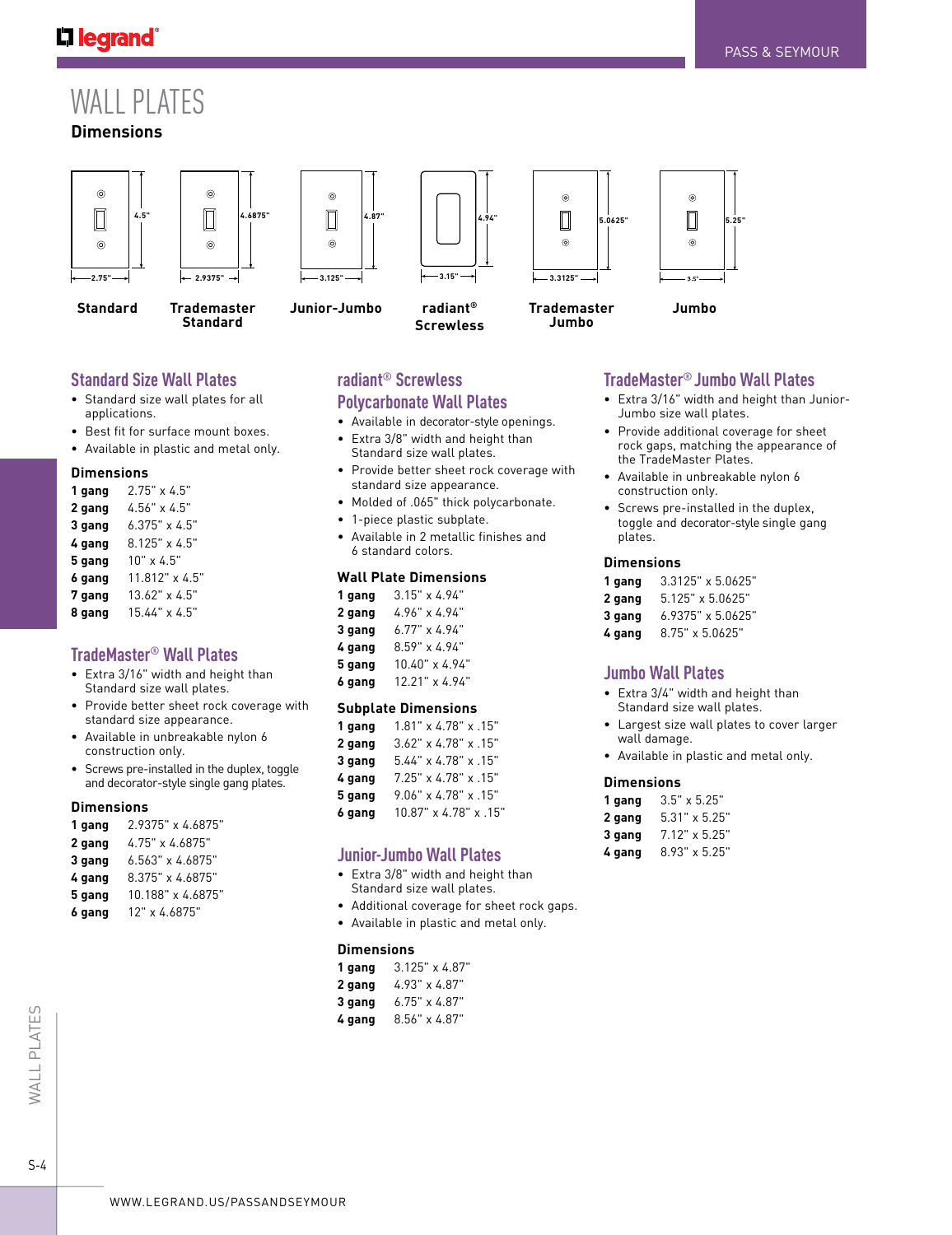# WALL PLATES **Dimensions**



#### **Sectional Wall Plates**

End and center panels with each of five most-used configurations make it possible to improvise custom wall plates on the job. Panels lock securely together on installation. Blank sections furnished with mounting strap.

#### **Wall Plate Mountings**

Illustrated are the five standard methods of plate mounting. There are many other non-standard methods which depend upon the special device used. Exact mounting hole specifications for every device appear in the Selector Guide.



# **Wall Plate Sizes**

#### **Standard Size** Available in plastic and metal







**Junior-Jumbo Jumbo 4.875" 1.5625" 1.8125" 1.8125" 1.75"**

**TradeMaster Jumbo**





#### **Tandem Wall Plates**



#### **radiant® Screwless Wall Plate Plastic Subplate**



For radiant Screwless (RWP) Wall Plate dimensions refer to Page S-4.